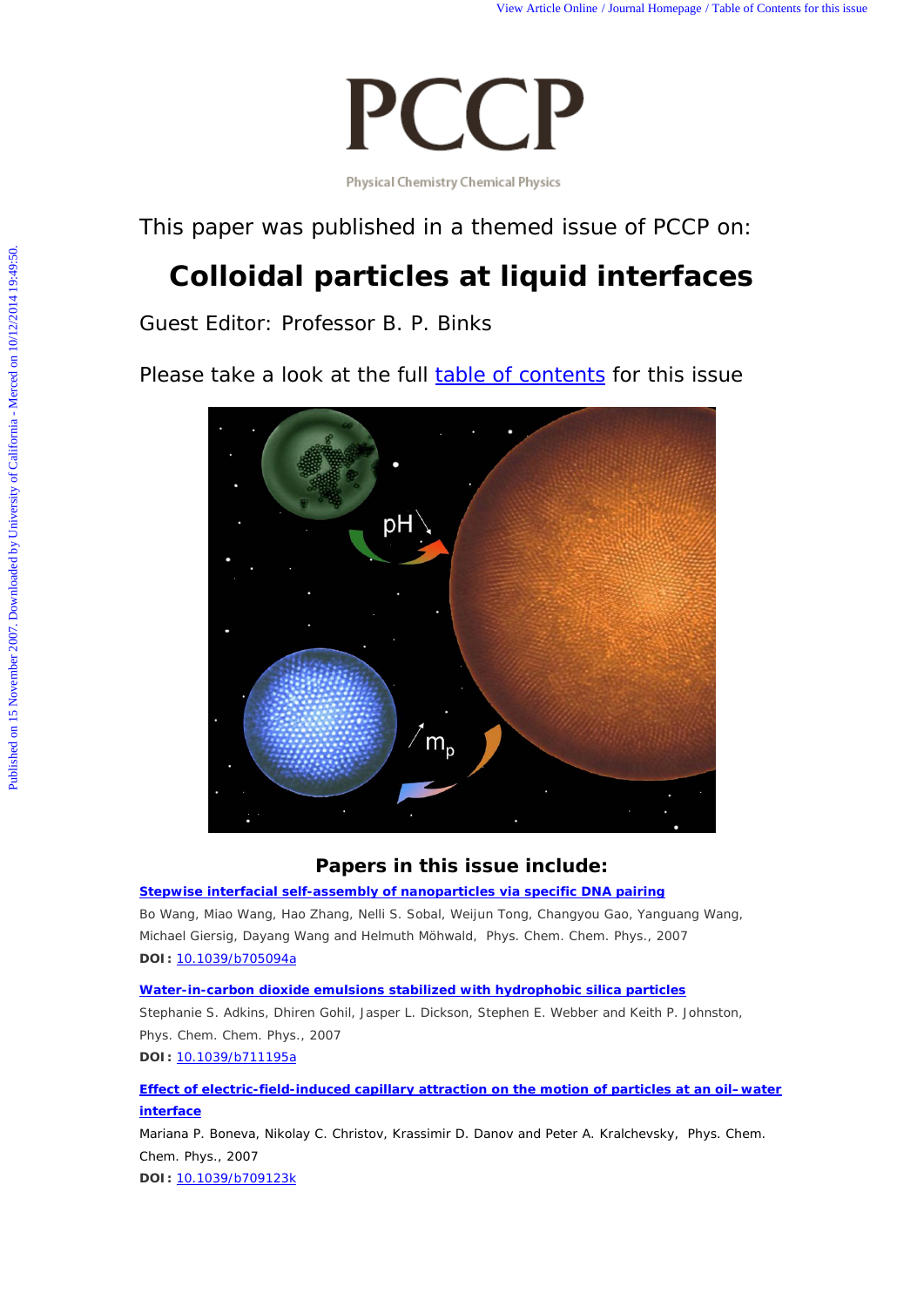## The effect of double-chain surfactants on armored bubbles: a surfactant-controlled route to colloidosomes $\dagger$

Anand Bala Subramaniam,<sup>a</sup> Donald Gregory,<sup>b</sup> Jordan Petkov<sup>b</sup> and Howard A. Stone\*<sup>a</sup>

Received 8th August 2007, Accepted 24th October 2007 First published as an Advance Article on the web 15th November 2007 DOI: 10.1039/b712172e

We find that the gas phases of air bubbles covered with anionic or cationic polystyrene latex particles dissolve on exposure to cationic and catanionic surfactants. The particles on the bubble interface are released as singlets or aggregates when the surfactant has a single hydrophobic chain, while porous colloidal capsules (colloidosomes) with the same aqueous phase inside as out are obtained when the surfactant has two hydrophobic chains. The formation of colloidosomes from the particle-covered bubbles does not appear to depend significantly on the charge of the particles, which makes it unlikely that bilayers of surfactant are stabilizing the colloidosome. While the exact mechanism of formation remains an open question, our method is a simple one-step process for obtaining colloidosomes from particle-covered bubbles. PAPER www.r.c.org/pccp | Physical Chemistry Chemical Physics<br> **The effect of double-chain surfactants on armored bubbless:**<br> **A surfactant-controlled route to colloidosomes<sup>+</sup>1<br>
Mand Bas Submanniam," Donald Gregory,<sup>8</sup> Jo** 

## 1. Introduction

Fluid–fluid interfaces, which can trap and structure colloidal particles, $1-3$  are useful as templates for creating novel materials. $4-7$  For example, microporous capsules composed of colloidal particles suspended in water can be obtained by templating polyelectrolyte-modified particles onto octanol droplets, chemically binding the particles together, and subsequently dissolving the octanol phase.<sup>5</sup> Such particulate capsules or 'colloidosomes', can also be made in water-in-oil systems by thermally sintering the adsorbed particles before transferring the particle-covered water droplets into an aqueous continuous phase.<sup>6</sup> Further examples of colloidosomes include those composed of rod-shaped particles<sup>8</sup> and those with gelled-aqueous cores.<sup>9</sup> Note that the underlying principle of these synthetic routes is one of organizing particles on a well-defined interface in a system of immiscible phases and then removing the interface to obtain particle shells suspended in a single liquid phase. While much work has been done towards using emulsion droplets as templates for the formation of colloidosomes, we are unaware of any work that employs the gas–liquid interface as a template for producing these structures. Here we demonstrate that bubbles covered with polystyrene particles, so called 'armored bubbles', provide another route towards colloidosome-like structures.

During the course of our investigations on surfactant interactions with armored bubbles (e.g. ref. 10) we discovered that we could reproducibly obtain porous colloidal capsules when armored bubbles were exposed to the cationic double-chain surfactant didecyldimethylammonium bromide (DDAB). We observed that on exposure to the surfactant solution, the air phase of the bubbles dissolved while leaving behind the shells of close-packed particles as freely-suspended microporous capsules. These capsules, with a single aqueous phase both inside and outside, are similar to colloidosomes. This behavior is in contrast to that observed when bubbles are exposed to single-chain surfactants. Bubbles exposed to single-chain anionic $10,11$  or nonionic surfactants dissolve by ejecting single particles or particle aggregates from the interface.<sup>10</sup>

In light of this unexpected response of armored bubbles exposed to the cationic surfactant DDAB, we undertook a series of experiments focusing on double- and single-chain cationics, and pseudodouble-chain catanionic surfactants of various chain lengths at concentrations above their respective critical micelle concentrations (CMC) to more fully characterize our observations. While our main goal in this paper is to report our observations of the one-step formation of colloidosomes we also investigate the mechanism of the surfactantmediated colloidosome formation, and find that the most obvious mechanism, an electrostatically-driven bilayer bridging at the scale of the particles, is not fully consistent with our observations. Preliminary experiments reveal the presence of a short-range attractive interaction between the particles on the bubble interface in the surfactant-free state, which may contribute to the formation of colloidosomes from armored bubbles.

#### 2. Experimental

#### 2.1 Preparation of armored bubbles

Armored bubbles were produced as in ref. 10. We employed 4.0 and 1.6 mm diameter anionic (sulfate charge groups) monodisperse spherical polystyrene latex particles and 1.5 mm diameter cationic (amidine charge groups) latex particles all purchased from Interfacial Dynamics Corp. All the

<sup>&</sup>lt;sup>a</sup> School of Engineering and Applied Sciences, Harvard University, Pierce Hall, 29 Oxford Street, Cambridge, Massachusetts 02138, USA. E-mail: has@seas.harvard.edu

 $b$  Unilever Research and Development, Port Sunlight, Wirral, UK

 $\dagger$  Electronic supplementary information (ESI) available: Additional

optical micrographs. See DOI: 10.1039/b712172e z We thank the NSF, Harvard MRSEC (DMR-0213805) and Unilever Research for support of this work. We thank M. Abkarian and V. N. Manoharan for helpful conversations.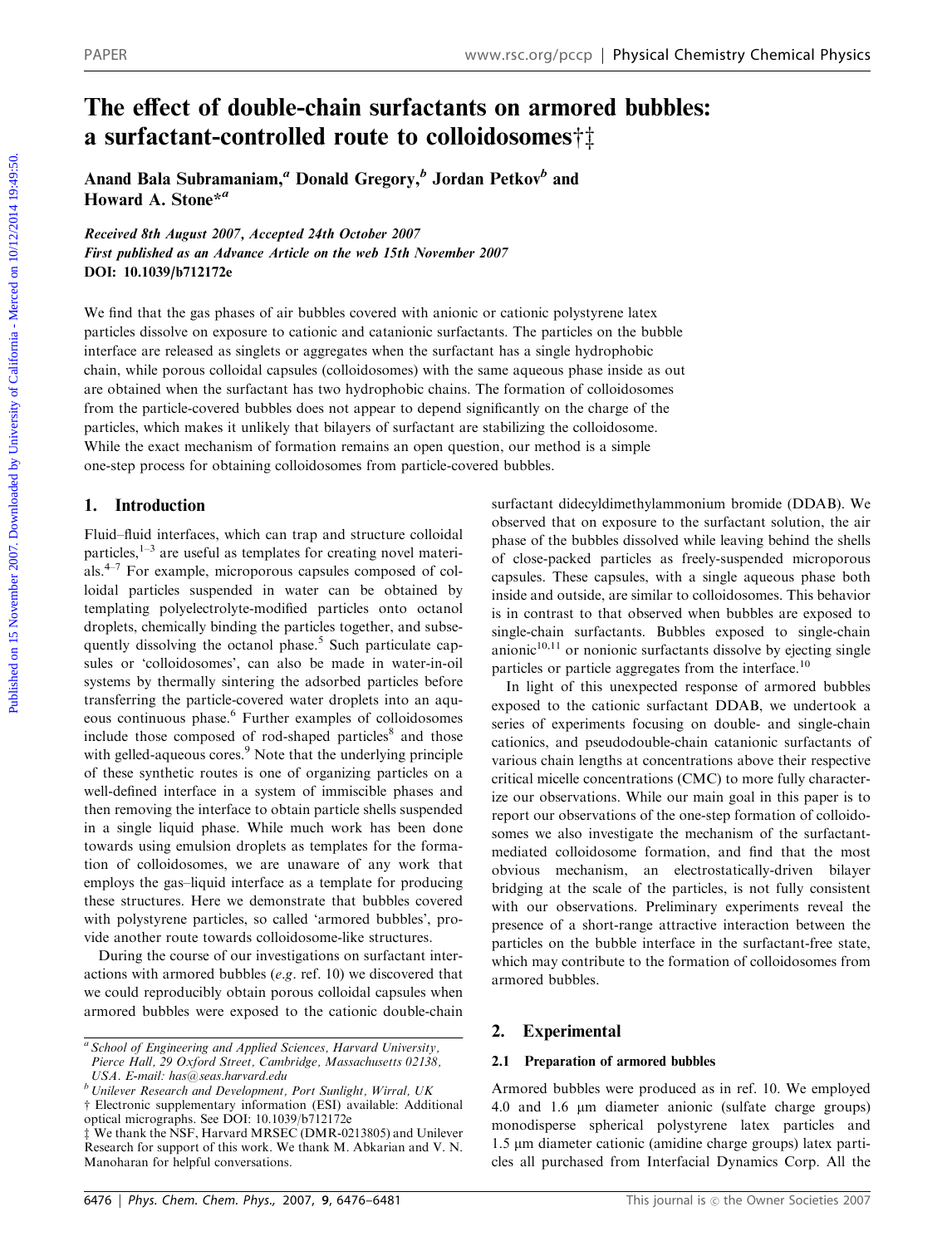particles used were certified surfactant-free by the manufacturer. 10 ml of an aqueous suspension of particles at a concentration of about 0.1 w/v% was shaken manually and vigorously for about 10 seconds in a 50 ml polypropylene centrifuge tube (Falcon). A dilute suspension of armored bubbles was obtained. The bubbles were allowed to sit in the tube for 10 minutes to allow sufficient time for dissolution to occur so that the majority of the bubbles achieved a stable nonspherical state.12

#### 2.2 Surfactant experiments

Single-chain anionic surfactants, sodium octyl sulfate  $( \geq 97\%, \text{ CMC} = 2.9 \times 10^{-3} \text{ M})^{13}$  and sodium dodedecyl sulfate ( $\geq 98\%$ , CMC = 8.2  $\times$  10<sup>-3</sup> M),<sup>14</sup> were purchased from Sigma. Single-chain cationic quaternary ammonium surfactants  $CH_3(CH_2)_{n-1}N(CH_3)_3(Br)$ , octyltrimethylammonium bromide ( $n = 8$ ,  $\ge 98\%$ , CMC = 1.4  $\times$  10<sup>-1</sup> M),<sup>15</sup> dodecyltrimethylammonium bromide ( $n = 12, \approx 99\%$ , 1.6  $\times$  $10^{-2}$  M)<sup>15</sup> and hexadecyltrimethylammonium bromide (n = 16,  $\approx$ 99%, CMC = 9.8  $\times$  10<sup>-4</sup> M)<sup>16</sup> were purchased from Sigma. The double-chain cationic quaternary ammonium surfactant  $[\text{CH}_3(\text{CH}_2)_{n-1}]_2\text{N}(\text{CH}_3)_2(\text{Br})$ , dioctyldimethylammonium bromide ( $n = 8$ ,  $\approx 97\%$ , CMC =  $1.57 \times 10^{-2}$ )<sup>17</sup> was purchased from TCI America, and the double-chain cationic surfactants didecyldimethylammonium bromide  $(n = 10, \geq 97\%, \text{ CMC} = 1.85 \times 10^{-3} \text{ M}),^{18} \text{ didodecyl-}$ dimethylammonium bromide,  $(n = 12, \geq 98\% , \text{ CMC} =$  $1.76 \times 10^{-4}$  M),<sup>18</sup> ditetradecyldimethylammonium bromide  $(n = 14, \geq 98\%)$ , dihexadecyldimethylammonium bromide  $(n = 16, \geq 97\%)$ , and dioctadecyldimethylammonium bromide ( $n = 18$ ,  $\geq 98\%$ ), were purchased from Sigma. All surfactants were used as received. purishes used were certified surfacturat-tices by the muntips-<br>
nuclear oscieta and the conservation of a surface on the surface on the surface on the conservation of a surface on the surface on the surface of the propert

The surfactant solutions were prepared with ultrapure water (Millipore) and allowed to equilibrate at room temperature for 24 hours before use. Each of the surfactant solutions was used at approximately twice the CMC except for the double-chain surfactants with chain lengths above 16. For these surfactants, solubility was poor and thus the solubility limit sets the concentration of the surfactant in solution. For the two double-chain surfactants with  $n = 16$  and 18 we made suspensions at a concentration of 1 mg  $ml^{-1}$ , and note that substantial amounts of undissolved solid remained. We used the clear supernatant of these surfactant suspensions in our experiments.

We deposited  $100$  µl of the aqueous solution containing the armored bubbles onto a glass slide. Then, 500 µl of particle-free surfactant solution was deposited onto the aqueous drop containing the bubbles. Mixing due to interfacial stresses was rapid and rather violent due to the large difference in the surface tensions between the two solutions. The surfactant  $+$  bubble solution was left open to the atmosphere to promote the dissolution of the air phase, $^{10}$  however, to minimize evaporation the slide was covered with the lid of a large Petri dish. The bubbles were observed with a Leica DM-IRB inverted microscope. Images of the bubbles were obtained with a high-resolution CCD camera (Retiga 2000R). The pH of the solution was measured with a pH indicator strip (colorpHast pH 0-14, EM-Reagents). The pH of the solutions were  $\approx 6.5$ . All experiments were repeated at least three times.

#### 2.3 Ostwald ripening experiments

To obtain a 'closed' chamber for the Ostwald ripening experiments, a 'Press-to-Seal' perfusion chamber (Molecular Probes) was adhered to a glass slide. The chamber had two access ports at either ends through which the the bubble-containing solutions were introduced. We placed 100 µl of the bubble solution into the chamber. The access ports were sealed with an adhesive tab. Note that the seal was not air-tight. Bubbles were imaged with a CCD camera (Cohu). All experiments were carried out at room temperature.

#### 3. Results and discussion

We performed new experiments with single-chain cationic quaternary ammonium surfactants but the results did not show any distinct differences from our earlier study.<sup>10</sup> In a similar way to anionic and nonionic surfactants, armored bubbles exposed to these surfactants destabilized by continuously ejecting single particles and aggregates from the bubble interface as the air bubble dissolves. We refer the reader to our previous paper for details on bubble lifetime and response to single-chain surfactants.<sup>10</sup>

Our experiments with double-chain cationic quaternary ammonium surfactants, however, produced unexpected results. When an aqueous solution of didecyldimethylammonium bromide (DDAB) was added to an aqueous suspension containing stable nonspherical bubbles covered with 4.0 mm diameter anionic charge-stabilized polystyrene latex particles (Fig. 1a), the initially nonspherical bubbles return to a spherical shape, with many of the smaller bubbles showing striking changes in optical contrast (compare Fig. 1a and b). Indeed, observations of larger 'bubbles' in the suspension reveal that a spherical region of dark contrast shrinks and vanishes within a spherical shell of colloidal particles (Fig. 1b–d).

Based on these observations, we conclude that the air bubble enclosed by the particle shell dissolves on exposure to the surfactant solution. As the air bubble dissolves, there is dewetting of the contact line, and the bulk aqueous solution infiltrates through the interstitial pores of the close-packed shell of particles. The shell of particles are thus the walls of an intact capsule of colloidal particles suspended in the surfactant solution. We emphasize that these capsules now do not enclose a gas phase, but rather have the same aqueous phase in their interior as their exterior, and consequently are similar to colloidosomes.5,6 We have made many observations of the disappearance of the gas phase and formation of colloidal capsules upon exposure of DDAB to initially stable armored bubbles (Fig. 1e and f).

Along with intact spherical capsules, we also observe freelyfloating curved monolayers of colloidal particles in solution which appear to be sections of a spherical shell (Fig. 2). We note that the colloidal capsules are rather fragile and do not survive strong fluid shear forces; thus these curved monolayers appear to be fragments of capsules that broke due to strong fluid shear forces during the initial mixing of the surfactant and bubble solutions (see the Experimental section). Although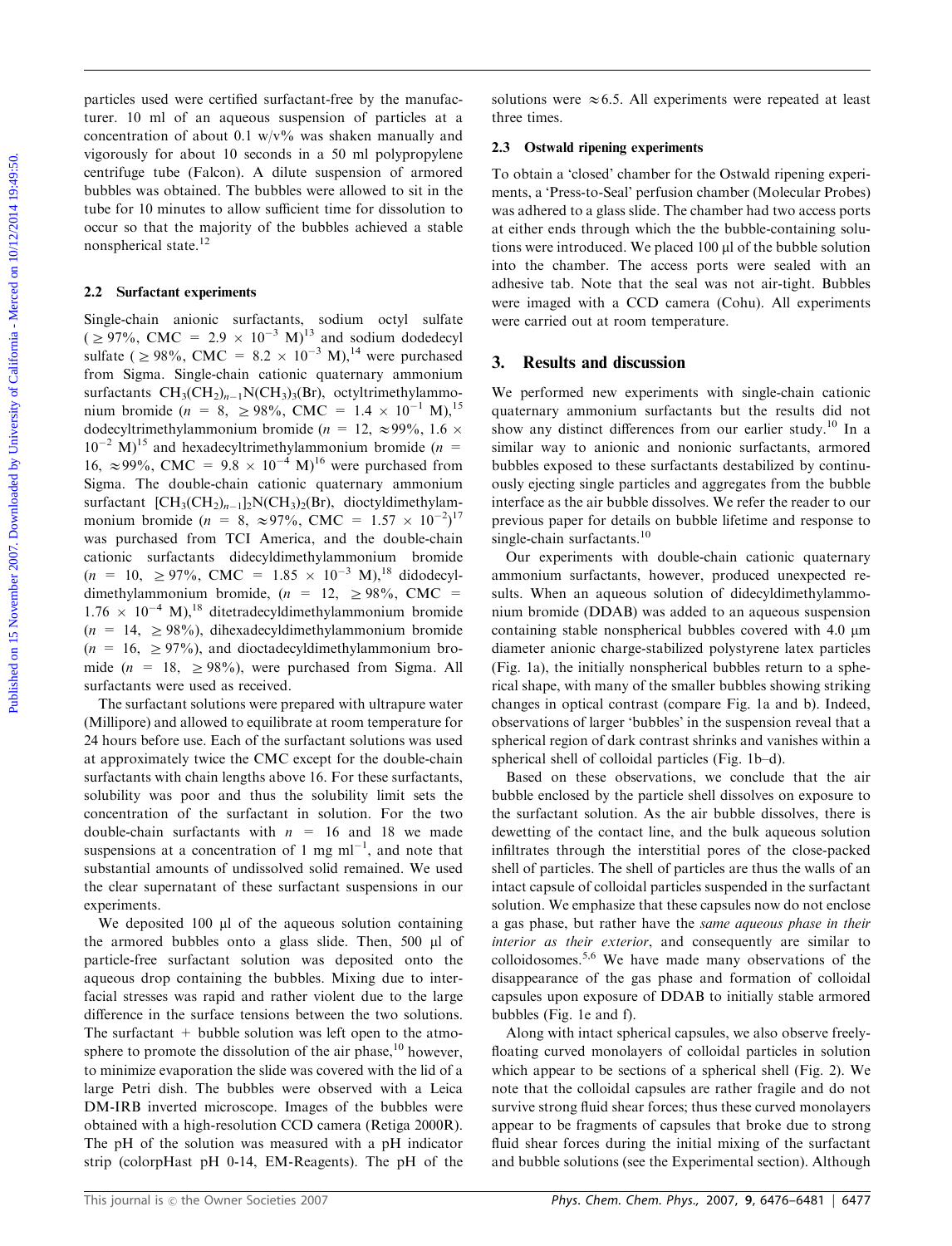

Fig. 1 Bright-field optical micrograph of armored 'bubbles' covered with anionic polystyrene particles being exposed to didecyldimethylammonium bromide at 2× its CMC. pH of the solution was  $\approx$  6.5. (a) Stable nonspherical armored bubbles prior to exposure to the surfactant solution. Particles are 4.0  $\mu$ m in diameter. Images have been overexposed so that the armored bubbles that enclose a gas phase appear dark against a bright background. (b) 20 seconds after exposure, a snapshot of the sample reveals that most of the armored 'bubbles' have returned to a spherical shape with a significant change in contrast evident. Some of the 'bubbles' still have a dark spherical object inside them (black arrows). (c) The region of dark contrast progressively disappears, shown here as a snapshot at 40 seconds. (d) At 60 seconds only spherical particle shells remain in solution, all of them with light contrast against the bright background. (e, f) Intermediate stages of colloidosome formation with bubbles covered with  $1.6 \mu$ m diameter polystyrene particles. The dissolving air bubble can be seen more clearly through the thinner shell of particles. Scale bars 40 mm.

we observe both intact capsules and capsule fragments, to simplify the following discussion, we will refer to these structures collectively as colloidosomes.

To further characterize the observation, we systematically varied the surfactant structure, i.e. the number of hydrophobic chains and the hydrophobic chain length. Polydisperse samples of armored bubbles covered with 1.6  $\mu$ m diameter anionic polystyrene particles were each exposed to cationic quaternary ammonium surfactants of chain length  $n = 8-18$ , respectively. The bubble and surfactant solutions were left for 15 minutes to allow time for the dissolution of the air phase. After 15 minutes, the presence of aggregates or colloidosomes was determined by manual observation of the particle  $+$  surfactant suspension using an optical microscope. The results of the experiments are summarized in Table 1.

For double-chain surfactants with shorter chain lengths  $n =$ 8, 10, 12 and 14 we obtain colloidosomes. For the longer chain lengths  $n = 16$  and 18 we find that the air phase of the armored bubbles was still stable after the 15 minute incubation time. We continued observing these samples for an hour and found that the bubbles remain nonspherical and stable. After three hours we found that the air phase of the smallest bubbles does dissolve, however instead of leaving behind well-struc-



Fig. 2 Images of colloidal monolayer fragments seen in solution after armored bubbles covered with 4.0 um polystyrene particles are exposed to didecyldimethylammonium bromide at  $2\times$  its CMC. pH of the solution was  $\approx 6.5$ . (a) Image of two air bubbles with broken sections of colloidosomes still adhering. (b, c) Colloidal fragments that are found in solution. Most of the fragments are curved which is a reflection of the curvature of the templating bubble. Scale bars 24  $\mu$ m.

tured spherical shells, aggregates of particles were obtained. Surface tension measurements in solutions of dioctadecyldimethylammonium bromide  $(n = 18)$  vesicles show that this surfactant is only weakly surface active due to its low solubility in water.19 Indeed, our observation that the bubble remains nonspherical and stable for several hours is similar to our previous observations of armored bubbles exposed to extremely low concentrations of water-soluble surfactants.<sup>10</sup> Single-chain surfactants of all chain lengths tested gave either single particles or small unstructured particle aggregates.

To increase the number of double-chain surfactant types for our experiments, we employ a well-known property of charged single-chain surfactants: in aqueous solutions surfactant molecules of opposite charge can pair up to form pseudodouble-chain catanionic surfactants.<sup>20</sup> Intriguingly these pseudodouble-chain surfactants are known to form equilibrium unilamellar vesicles in solution.<sup>20</sup> We formed a broad range of symmetric and non-symmetric pseudodouble-chain surfactants by adding equimolar concentrations of anionic and cationic single-chain surfactants. Note that we did not carefully characterize the CMC of each catanionic surfactant solution. We determined that the concentration of the surfactant solutions were above the CMC by two means: (i) The solutions of single-chain surfactants used were all above their CMC, and pseudodouble-chain surfactants have CMCs that are lower than that of the parent surfactants. (ii) We visually confirmed the presence of vesicles, lamellar phases or insoluble precipitate in these surfactant mixtures. We expose the armored bubbles to these pseudodouble-chain surfactants and find that we once again obtain colloidosomes in every case, i.e., for all combinations of chain lengths tried. The results of our experiments with various cation–anion surfactant pairs are summarized in Table 1.

We next consider the question of why do armored bubbles that are exposed to double-chain and pseudodouble-chain surfactants produce colloidosomes? To recap, in our experiments the armored bubbles start out being nonspherical and stable to dissolution<sup>12</sup> in surfactant-free water (Fig. 3a). When cationic single-chain or double-chain surfactants are added to the solution, the bubbles return to a spherical shape before the air phase starts to dissolve (Fig. 3b). It is apparent that the particle–fluid interface interactions are being modified when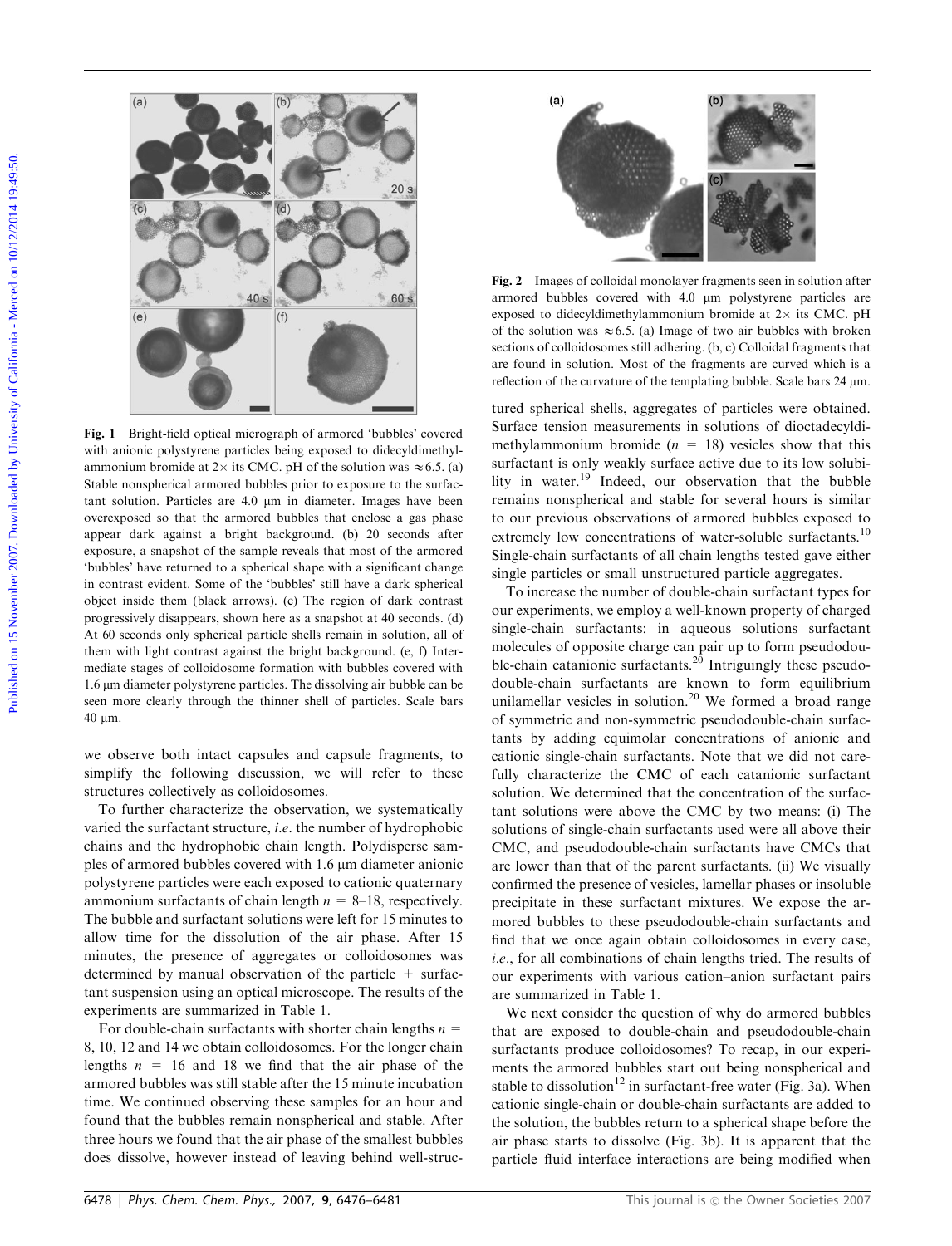| Table 1 Structures obtained when bubbles covered with 1.6 µm diameter anionic fluorescent polystyrene particles (sulfate charge groups) are        |  |
|----------------------------------------------------------------------------------------------------------------------------------------------------|--|
| exposed to (upper two rows) cationic quaternary ammonium surfactant solutions at concentrations $\approx$ 2 x CMC and (lower row) a mixed solution |  |
| of single-chain cationic and anionic surfactants (a catanionic system) at concentrations above the CMC. pH of the solution was $\approx 6.5$       |  |

|                  |                                                       |                                                                                                                                                                          |                            | Table 1 Structures obtained when bubbles covered with 1.6 µm diameter anionic fluorescent polystyrene particles (sulfate charge groups) are<br>exposed to (upper two rows) cationic quaternary ammonium surfactant solutions at concentrations $\approx$ 2 $\times$ CMC and (lower row) a mixed solution |                                                             |                               |  |
|------------------|-------------------------------------------------------|--------------------------------------------------------------------------------------------------------------------------------------------------------------------------|----------------------------|----------------------------------------------------------------------------------------------------------------------------------------------------------------------------------------------------------------------------------------------------------------------------------------------------------|-------------------------------------------------------------|-------------------------------|--|
|                  |                                                       | of single-chain cationic and anionic surfactants (a catanionic system) at concentrations above the CMC. pH of the solution was $\approx 6.5$<br>Hydrophobic chain length |                            |                                                                                                                                                                                                                                                                                                          |                                                             |                               |  |
| Number of chains | 8                                                     | 10                                                                                                                                                                       | 12                         | 14                                                                                                                                                                                                                                                                                                       | 16                                                          | 18                            |  |
| $\overline{c}$   | Aggregates <sup><math>a</math></sup><br>Colloidosomes | $\boldsymbol{b}$<br>Colloidosomes                                                                                                                                        | Aggregates<br>Colloidsomes | $\boldsymbol{b}$<br>Colloidosomes                                                                                                                                                                                                                                                                        | Aggregates<br>No change <sup><math>c</math></sup>           | $\boldsymbol{b}$<br>No change |  |
| Number of chains | $8:8^d$                                               | 8:12                                                                                                                                                                     | 8:16                       | 12:8                                                                                                                                                                                                                                                                                                     | 12:12<br>12:16                                              |                               |  |
|                  |                                                       | the bulk aqueous phase infiltrates through the particle shell. It                                                                                                        |                            |                                                                                                                                                                                                                                                                                                          | charged sites on the particles by first forming a monolayer |                               |  |
|                  |                                                       | has been proposed that surfactants render the particles more                                                                                                             |                            | with the chain oriented away from the particle surface. Addi-                                                                                                                                                                                                                                            |                                                             |                               |  |
|                  |                                                       | hydrophilic by adsorbing onto the particle surface with the                                                                                                              |                            | tional surfactant molecules then adsorb onto the chains of the                                                                                                                                                                                                                                           |                                                             |                               |  |
|                  |                                                       | hydrophilic head predominantly away from the hydrophobic                                                                                                                 |                            | previously adsorbed monolayer, due to hydrophobic attrac-                                                                                                                                                                                                                                                |                                                             |                               |  |
|                  |                                                       | particle surface. <sup>10,11</sup> Consequently, the adsorption of surfac-<br>tant favors the displacement of the particles into the water                               |                            | tion between the surfactant chains, with their hydrophilic<br>headgroups oriented away from the particle surface, thus                                                                                                                                                                                   |                                                             |                               |  |
|                  |                                                       | phase, with the surfactant molecules replacing the particles at                                                                                                          |                            | forming a bilayer. <sup>25-27</sup> However, when both the surfactant                                                                                                                                                                                                                                    |                                                             |                               |  |
|                  |                                                       | the gas-liquid interface. Once the surfactant molecules have                                                                                                             |                            | headgroup and the surface have the same charge, adsorption                                                                                                                                                                                                                                               |                                                             |                               |  |
|                  |                                                       | displaced the particles from the bubble interface, the gas<br>bubble, which is now being stabilized by only water-soluble                                                |                            | at the charge sites should not occur. Thus bilayers are not<br>expected to form when both the surfactant and the particle                                                                                                                                                                                |                                                             |                               |  |
|                  |                                                       | surfactants, will continue to dissolve due to its Laplace                                                                                                                |                            | have the same charge. Indeed, experiments with suspensions of                                                                                                                                                                                                                                            |                                                             |                               |  |
|                  |                                                       | overpressure. <sup>10</sup> Thus it seems rational that both double-                                                                                                     |                            |                                                                                                                                                                                                                                                                                                          |                                                             |                               |  |
| the air phase.   |                                                       | chain and single-chain surfactants cause the dissolution of                                                                                                              |                            | (a)                                                                                                                                                                                                                                                                                                      |                                                             |                               |  |
|                  |                                                       | The second effect to consider is particle-particle interac-                                                                                                              |                            |                                                                                                                                                                                                                                                                                                          |                                                             |                               |  |
|                  |                                                       | tions, i.e. attractive or repulsive interactions between the<br>particles on the bubble interface. In the case of single-chain                                           |                            |                                                                                                                                                                                                                                                                                                          | Air                                                         |                               |  |

The second effect to consider is particle–particle interactions, i.e. attractive or repulsive interactions between the particles on the bubble interface. In the case of single-chain surfactants, as the bubble dissolves, particles are continuously released as Brownian singlets or small aggregates into solution<sup>10</sup> (Fig. 3c), which suggests that the neighboring particles do not experience significant attractive interactions. In contrast, for the case of bubbles exposed to double-chain surfactants, the particles remain locked in a shell-like structure, with the gas bubble dissolving within the shell (Fig. 3c), which would require the particles to occupy an attractive minimum that is at least greater than  $k_bT$ . What could be the cause of this attractive minimum? An important distinguishing chemical feature between double- and single-chain surfactants is that double-chain (and pseudodouble-chain) surfactants form bilayers and lamellar phases in solution.<sup>22</sup> Furthermore, it has been proposed that planar colloidal crystals (composed of anionic polystyrene particles) which grow on the surface of vesicles composed of a mixture of Triton X-100 and the cationic double-chain surfactant didodecyldimethylammonium bromide are held together by an electrostatically adsorbed bilayer of surfactant.<sup>23</sup> There are also reports of bilayer deposition from unilamellar vesicles of dioctadecyldimethylammonium bromide on anionic polystyrene particles.<sup>24</sup> Thus  $a$ priori it seems rational to hypothesize that double-chain surfactants stabilize the colloidosome by forming a bilayer between adjacent particles, thus binding the particles together. However, this mechanism is deemed less likely as a result of additional experiments, which we describe below.



Fig. 3 Schematic of experimental observations when armored bubbles are exposed to cationic surfactant solutions. (a) Armored bubbles that are stable to dissolution are nonspherical in air-saturated water.<sup>10</sup> (b) Bubbles are exposed to a cationic surfactant solution at a concentration  $2 \times \text{CMC}$ . The nonspherical bubbles return to a spherical shape and the gas phase proceeds to dissolve. (c) The structures that are obtained after dissolution of the gas phase are particle aggregates and singlets for single-chain surfactants or colloidosomes for doublechain surfactants.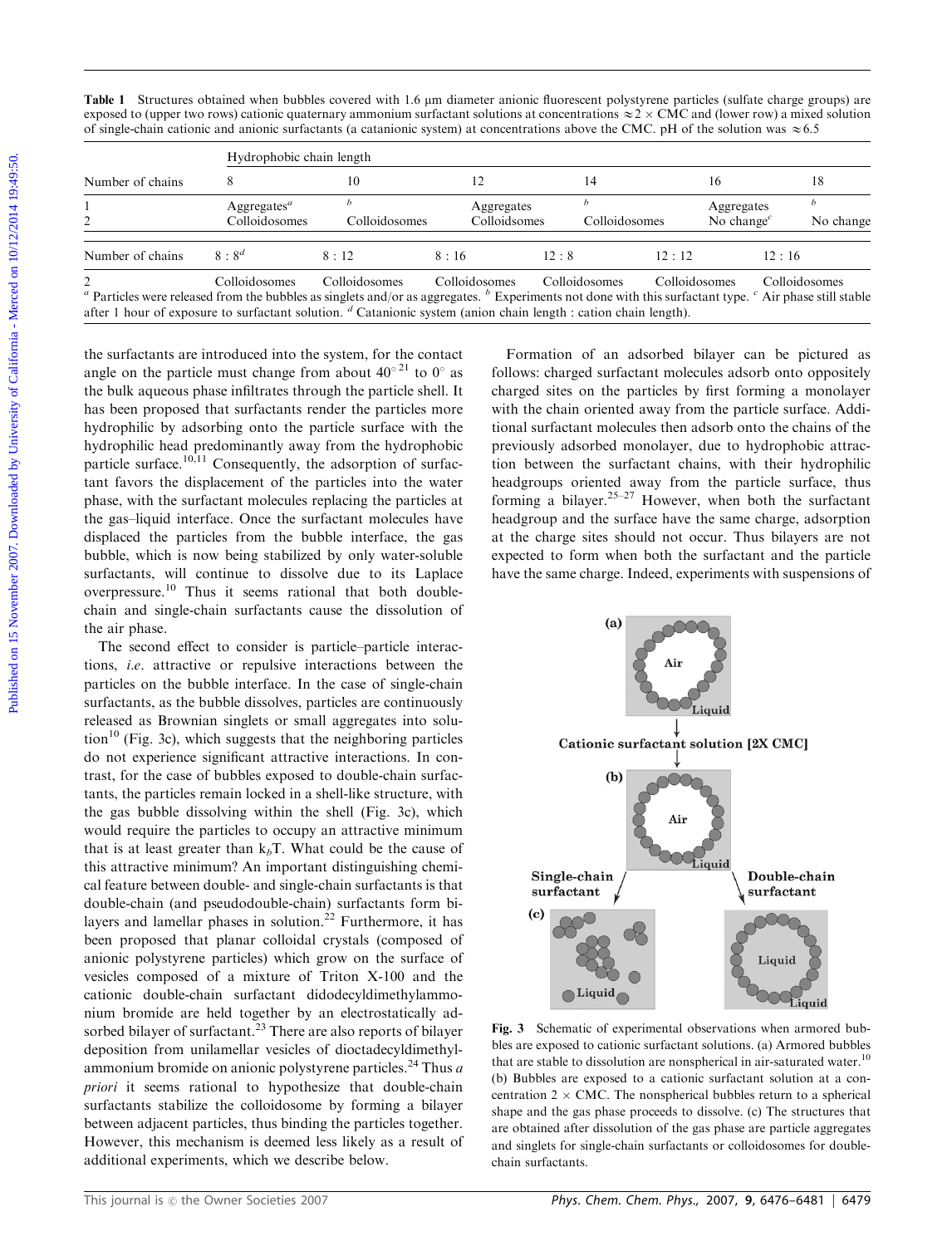| Table 2 Structures obtained when bubbles covered with 1.5 µm diameter cationic polystyrene particles (amidine charge groups) are exposed to        |
|----------------------------------------------------------------------------------------------------------------------------------------------------|
| (upper two rows) cationic quaternary ammonium surfactant solutions at concentrations $\approx$ 2x CMC, and (lower row) a mixed solution of single- |
| chain cationic and anionic surfactants (a catanionic system) at concentrations above the CMC. pH of the solution was $\approx 6.5$                 |

|                  |                                                                  | Table 2 Structures obtained when bubbles covered with 1.5 µm diameter cationic polystyrene particles (amidine charge groups) are exposed to<br>(upper two rows) cationic quaternary ammonium surfactant solutions at concentrations $\approx 2 \times \text{CMC}$ , and (lower row) a mixed solution of single- |                            |                                                                                                                                                  |               |                                                   |                               |
|------------------|------------------------------------------------------------------|-----------------------------------------------------------------------------------------------------------------------------------------------------------------------------------------------------------------------------------------------------------------------------------------------------------------|----------------------------|--------------------------------------------------------------------------------------------------------------------------------------------------|---------------|---------------------------------------------------|-------------------------------|
|                  |                                                                  | chain cationic and anionic surfactants (a catanionic system) at concentrations above the CMC. pH of the solution was $\approx 6.5$<br>Hydrophobic chain length                                                                                                                                                  |                            |                                                                                                                                                  |               |                                                   |                               |
| Number of chains | 8                                                                | 10                                                                                                                                                                                                                                                                                                              | 12                         | 14                                                                                                                                               | 16            |                                                   | 18                            |
| $\overline{c}$   | Aggregates <sup><math>a</math></sup><br>Colloidosomes            | $\boldsymbol{b}$<br>Colloidosomes                                                                                                                                                                                                                                                                               | Aggregates<br>Colloidsomes | $\boldsymbol{b}$                                                                                                                                 | Colloidosomes | Aggregates<br>No change <sup><math>c</math></sup> | $\boldsymbol{b}$<br>No change |
| Number of chains | $8:8^d$                                                          | 8:12                                                                                                                                                                                                                                                                                                            | 8:16                       | 12:8                                                                                                                                             | 12:12         | 12:16                                             |                               |
|                  |                                                                  | only a monolayer of surfactant on the particles. <sup>28</sup> It follows                                                                                                                                                                                                                                       |                            | go Ostwald ripening, which is the diffusion of gas from                                                                                          |               |                                                   |                               |
|                  |                                                                  |                                                                                                                                                                                                                                                                                                                 |                            |                                                                                                                                                  |               |                                                   |                               |
|                  | that the hypothesis of bilayer stabilization of the colloidosome | is testable: we repeat the above experiments keeping the charge                                                                                                                                                                                                                                                 |                            | bubbles with higher pressure (bubbles with smaller radii) to<br>bubbles with lower pressure (bubbles with larger radii). $^{26}$                 |               |                                                   |                               |
|                  |                                                                  | of the surfactant the same $(i.e.$ cationic) but this time using                                                                                                                                                                                                                                                |                            | Consequently, larger bubbles will grow at the expense of                                                                                         |               |                                                   |                               |
|                  |                                                                  | cationic amidine particles. <sup>29</sup> We observe the formation of                                                                                                                                                                                                                                           |                            | smaller bubbles. Since the particles all have the same charge,                                                                                   |               |                                                   |                               |
|                  |                                                                  | colloidosomes (see the ESI†) for all cases as seen previously,<br>however, relatively more fragments and broken colloidosomes                                                                                                                                                                                   |                            | the naïve expectation is that an initially-stable nonspherical<br>armored bubble which grows will evolve with all the particles                  |               |                                                   |                               |
|                  |                                                                  | are formed, which indicates the weaker interparticle adhesion                                                                                                                                                                                                                                                   |                            | dispersing uniformly over the expanding surface of the bubble                                                                                    |               |                                                   |                               |
|                  |                                                                  | in this case. The results of our experiments are summarized in                                                                                                                                                                                                                                                  |                            | to minimize their repulsive interactions. Thus, by observing                                                                                     |               |                                                   |                               |
|                  |                                                                  | Table 2. The catanionic surfactants also produced colloido-                                                                                                                                                                                                                                                     |                            | particle dynamics on a growing bubble, we can infer the                                                                                          |               |                                                   |                               |
|                  |                                                                  | somes (Table 2). Since we observe colloidosome formation                                                                                                                                                                                                                                                        |                            | interactions between the particles on the bubble surface at                                                                                      |               |                                                   |                               |
|                  |                                                                  | when both the particles and the surfactant have the same<br>charge, it does not appear to us that bilayer formation is the                                                                                                                                                                                      |                            | the close-packed state. Note that large interparticle spacing                                                                                    |               |                                                   |                               |
|                  |                                                                  | defining feature for explaining how double-chain surfactants                                                                                                                                                                                                                                                    |                            | and crystalline ordering of the particles have been observed for<br>particles adsorbed on planar fluid-fluid interfaces, <sup>30</sup> and emul- |               |                                                   |                               |
|                  |                                                                  | provide interparticle adhesion that supports colloidosome                                                                                                                                                                                                                                                       |                            | sion droplets <sup>23</sup> and also in the case of armored bubbles                                                                              |               |                                                   |                               |
| formation.       |                                                                  | As a first step towards elucidating the complete mechanism                                                                                                                                                                                                                                                      |                            | produced with only sparse surface coverage of particles (before<br>the bubble dissolves and the particles come into contact). <sup>12</sup>      |               |                                                   |                               |

As a first step towards elucidating the complete mechanism of colloidosome formation we qualitatively probed the particle–particle interactions on the armored bubbles in the absence of surfactants. We placed a polydisperse sample of



Fig. 4 A pair of bubbles undergoing Ostwald ripening in a closed chamber. The system is free of surfactants. Both bubbles are covered with 4.6 µm diameter fluorescent anionic polystyrene particles. (a) The bubbles both have a close-packed layer of particles on their surface. (b) Due to gas diffusion between bubbles in the bulk *(i.e.* not in this picture), the lower bubble starts growing and a crack appears on its surface after 260 seconds. (c, d) The crack becomes progressively larger and there is no redispersion of the particles on the bubble surface. The bare air–water interface reflects the light emitted by the particles on the neighboring bubble. Scale bar  $28 \mu m$ .

armored bubbles into a closed chamber along with a few uncovered bubbles. Bubbles in this 'closed' system will undergo Ostwald ripening, which is the diffusion of gas from bubbles with higher pressure (bubbles with smaller radii) to bubbles with lower pressure (bubbles with larger radii).<sup>26</sup> Consequently, larger bubbles will grow at the expense of smaller bubbles. Since the particles all have the same charge, the naïve expectation is that an initially-stable nonspherical armored bubble which grows will evolve with all the particles dispersing uniformly over the expanding surface of the bubble to minimize their repulsive interactions. Thus, by observing particle dynamics on a growing bubble, we can infer the interactions between the particles on the bubble surface at the close-packed state. Note that large interparticle spacing and crystalline ordering of the particles have been observed for particles adsorbed on planar fluid–fluid interfaces,<sup>30</sup> and emulsion droplets<sup>23</sup> and also in the case of armored bubbles produced with only sparse surface coverage of particles (before the bubble dissolves and the particles come into contact).<sup>12</sup> However, we observe that in a surfactant-free solution a growing armored bubble cracks its particle shell as gas enters the growing bubble (Fig. 4). Cracking of the particle shell indicates that the particles are trapped in an attractive minimum (van der Waals forces may be operational) prior to the addition of any surfactants, and that the shell fails along a weakness as it is strained by the expanding gas bubble.

Looking forward, we believe it is important to consider the effect surfactants have on the capillary forces that operate on the particles as the gas–liquid interface recedes. Another effect to consider is the role surfactants play in modifying interactions present between the particles on the surface of the armored bubble. For example, is it possible that single-chain surfactants with their smaller molecular diameter might fit in between particle–particle contacts and promote redispersion of the the particles, while double-chain surfactants do not? Finally, it would be interesting to determine if our observations of colloidosome formation extends more generally to other particle types.

### 4. Conclusion

We have shown that bubbles covered with cationic and anionic polystyrene latex particles exposed to double-chain quaternary ammonium surfactants and catanionic surfactants at concentrations above the surfactant CMC form colloidosomes: there